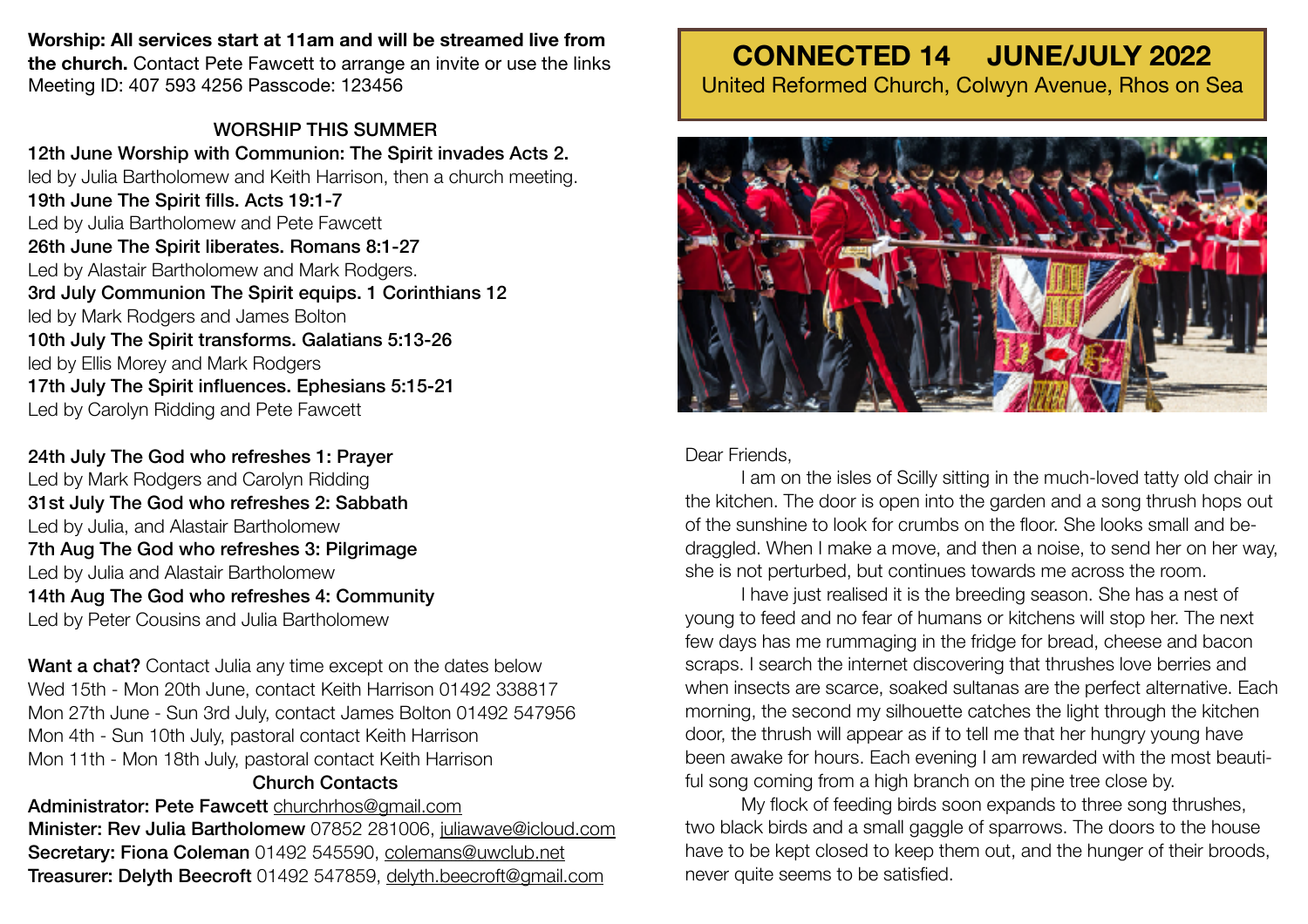I am struck by the commitment, persistence and care shown by the thrushes which can have up to three broods over a summer. This faithfulness is inherent to the worlds that God has made. It is inherent to the nature of our creator; '*The Lord is like a father to his children, tender and compassionate to those who fear him.'* (Psalm 103:13). This faithfulness is also at the core of the nature of Jesus the Son; *'…Christ Jesus: Who, being in very nature God, did not consider equality with God something to be used to his own advantage; rather, he made himself nothing by taking the very nature of a servant, being made in human likeness.'* (Phil 2:5-7) This same faithfulness is so evident in the life of Her Majesty Queen Elizabeth II as we celebrate her Platinum Jubilee. Her weariness, as she seeks to fulfil her duties at the age of 96 is just one sign of a life spent honouring her unique God-given calling.

Please pray for her, the royal family and our nation and as you read through this magazine, allow your heart to be stirred by God to serve him in new ways.  $W$ ith every blessing,  $Julia$ 

A JUBILEE WALK is planned between all the URC and United churches between Wrexham to Penmaenmawr. We will be walking on Saturdays from Sat 23rd July to Sat 1st Oct, the URC's official 50th celebration weekend. Andrew Ridding has been commissioned to carved a Jubilee Bowl from local green timber. The theme for the pilgrimage is 'Water', reflecting our baptisms, the renewing of the Holy Spirit and refreshment for the journey, as well as appreciation of the sea, rivers and wells we will pass along our way. Worship materials for the Sundays and for the walk will be available for use. Refreshments will be served on arrival at the churches. There will be a chance to sign up in the coming weeks. Sat 17th Sept Walk from Rhyl to Rhos. Distance 14 miles via the coastal path. Time 6 hours. Refreshments at Rhos. Sun18th Sept Jubilee Worship at Rhos URC

#### Sat 24th Sept Walk from Rhos to Gloddeith United Church

Llandudno. Distance 5 miles via the coastal path. Time 2 hours. Refreshments at Llandudno. Bus back to Rhos.

Saturday 1st October. Walk from Llandudno to Penmaenmawr. Distance 11 miles via Conwy and North Wales Path with 500m ascent. Time 6 hours. Refreshments at Pen. Train or bus back to Llandudno.

## Put the dates in your diary. Detailed information to follow.

# Welsh Place Names – What Do They Mean?

Abergele – Mouth of the River Gele (the blade of a sword) Bangor – Wattled fence; Beddgelert – Grave of Celert, a 6th Century monk. (Sorry, there was no heroic dog called Gelert; the story was just a highly successful publicity stunt to attract visitors): **Bettws v Coed -**Prayer house in the woods **Blaunau Festiniog** – Head of the valleys in Festin's land; Bodelwyddan – Home of Elwyddan; Caernarfon – Fort near Anglesey; Clwyd - Hurdle; Colwyn - Puppy; Craig y Don – Rock of the wave; Deganwy – Land of the Decannae tribe; Dinbych/Denbigh – Little fort; Kinmel/Cinmel – Retreat of Mael, Llandrillo yn Rhos – Church of St Trillo in the moorland, Llandudno – Church of St Tudno; Llangollen – Church of St Collen; Menai - Flowing water; Mostyn – Home in the marsh; **Penrhyn Ba**y – Bay with promontory; **Rhyl** – Hill ... And last but not least Llanfairpwllgwyngyllgogerwchwrndrobwllantysiliogogogoch – Church of St Mary near the pool of the white hazel and the rapid whirlpool and St Tysysilio's Church near the red cave (Yet another highly successful publicity stunt) (JIA)

News of Caity Matthews in Ecuador I have been feeling very settled here and am actually beginning to feel sad thinking about finishing at the project at the end of May, which is a massive turnaround from when I first started. I have been feeling very grateful for so many answered prayers and have been able to reflect on how much I have learnt here, from the language to depending more on God.

Three sad farewells**:** On Sunday 22nd May Neville Hibbs' family gathered for a celebration of his rich and creative life. With music, readings, imagery, poetry and song we gave thanks to God for all that Neville was and the legacy he has left. We also celebrated his decision just a couple of years ago to join our congregation as a follower of Jesus. Pete Leavers the former pastor at Antioch church died last week. His brother Greg writes; "Pete's wife Polly and daughters were with him as he took his last shallow breath here on earth before he took a lungful of Heavenly air, free from pain at last, in the presence of his beloved Saviour, Jesus." John Matthew's father died this week from the impact of Covid on an already struggling medical constitution. Although John was out visiting his family, he has been unable to visit them due to having contacted Covid himself. Please remember John, Divya and all the family in your prayers.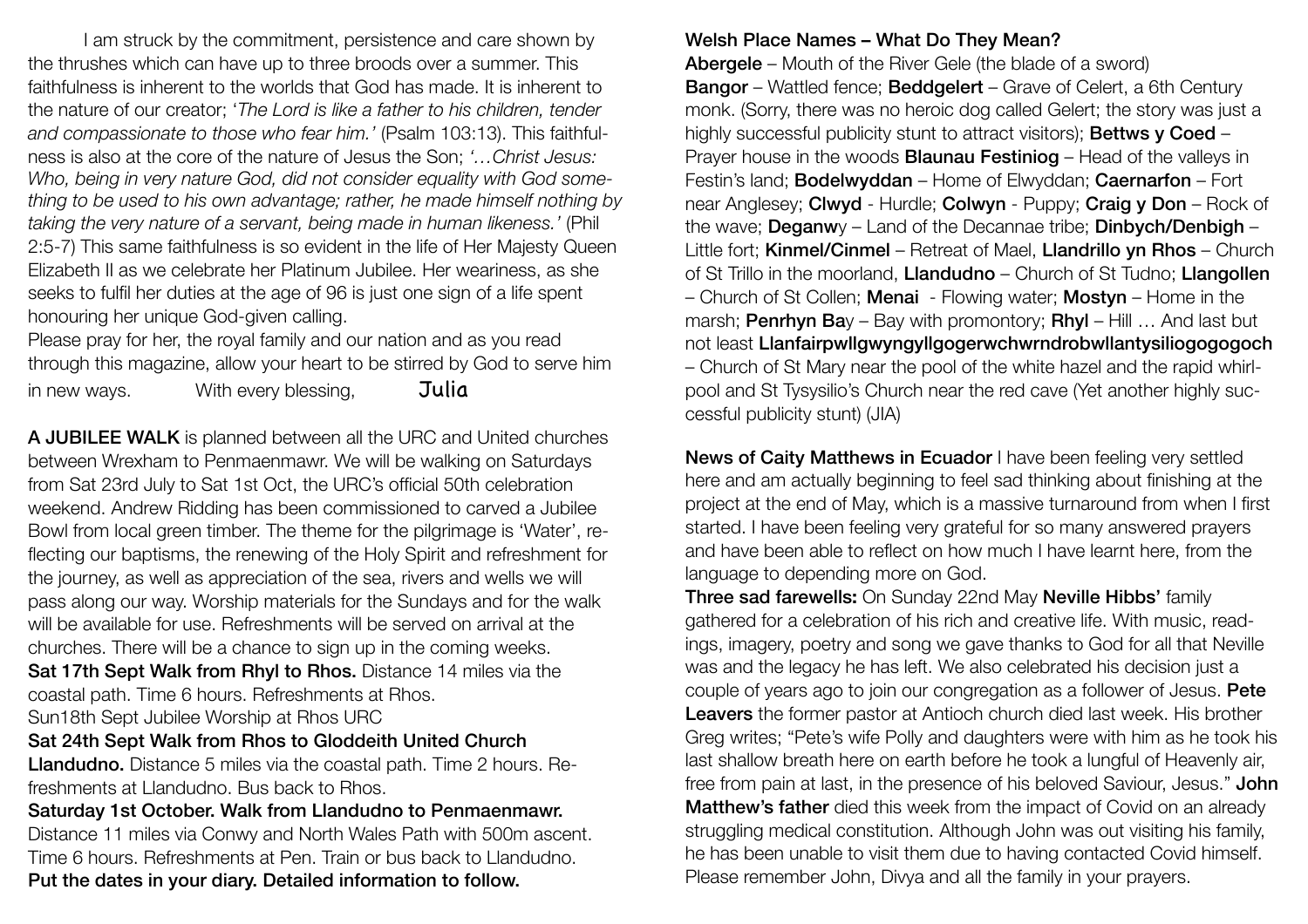

7:30pm Saturday 18th June 2022 at the Pritchard Hall Bangor A musical celebration of the life of Rosie Skelton in memory of her contributions to Bangor University, Conwy and Gwynedd Music Services and City of Birmingham Symphony Orchestra

Items will be performed by Rosie's students, friends and colleagues including winners of the Rosie Skelton Prize, University Symphony Orchestra (conductor Chris Collins), and Celebration String Orchestra. Free entry. Donations requested in aid of St David's Hospice, Llandudno & Enfys Ward, North Wales Cancer Centre.

Programme to include: Elgar-Serenade for Strings, Bartok - Rumanian Dances, Holst - St Paul's suite, a new work composed by Bill Connor in memory of Rosie

If you are attending the concert and are able to bring a plate of nibbles for the interval such as cake, cheese or canapés, please contact Nicky on 07533 203219 or [nicola2608@gmail.com](mailto:nicola2608@gmail.com)

Whether or not you are attending the concert, can you help Rosie's daughter Becca to raise £500 to donate to St. David's Hospice and the North Wales Cancer Treatment Centre, in memory of Rosie? Please donate to the JustGiving Crowdfunding Page: https://www.justgiving.com/crowdfunding/rosieskeltonmemorialconcert? utm\_id=2&utm\_term=445Md5JjZ Thanks for your support



A message from Helen Sims-Williams, Philip and Frances Nye's eldest daughter, who lives in Sheffield with Hugh, Jesse and Grace. Some of you know her well, and the family have been occasional visitors at church with us. Helen writes ...



Some of you will be aware that we are due to move to Tenwek Hospital in September. Located in south west Kenya, Tenwek is a large mission hospital which provides a high standard of compassionate care to patients from the surrounding area and beyond. After three months of full-time language study, Hugh will begin work as one of two neurosurgeons at the hospital.

I will be working part-time on the dialysis unit (opened this year) plus home-schooling Jesse and Grace.

We plan to send out email updates approximately once per month. If you would like to keep in touch with our work, please speak to mum or dad (Philip and Frances) who will give you the link to sign up directly. In the next months before we leave, we will be spending some time in Colwyn Bay, so will have a chance to meet some of you. With love, Helen (Sims-Williams)

### New caretaker, caterer, chef

Ian Hindley our new caretaker begins this month. Ian is an active Christian who has experience in church caretaking, hotel management and catering. We look forward to welcoming him into the team.